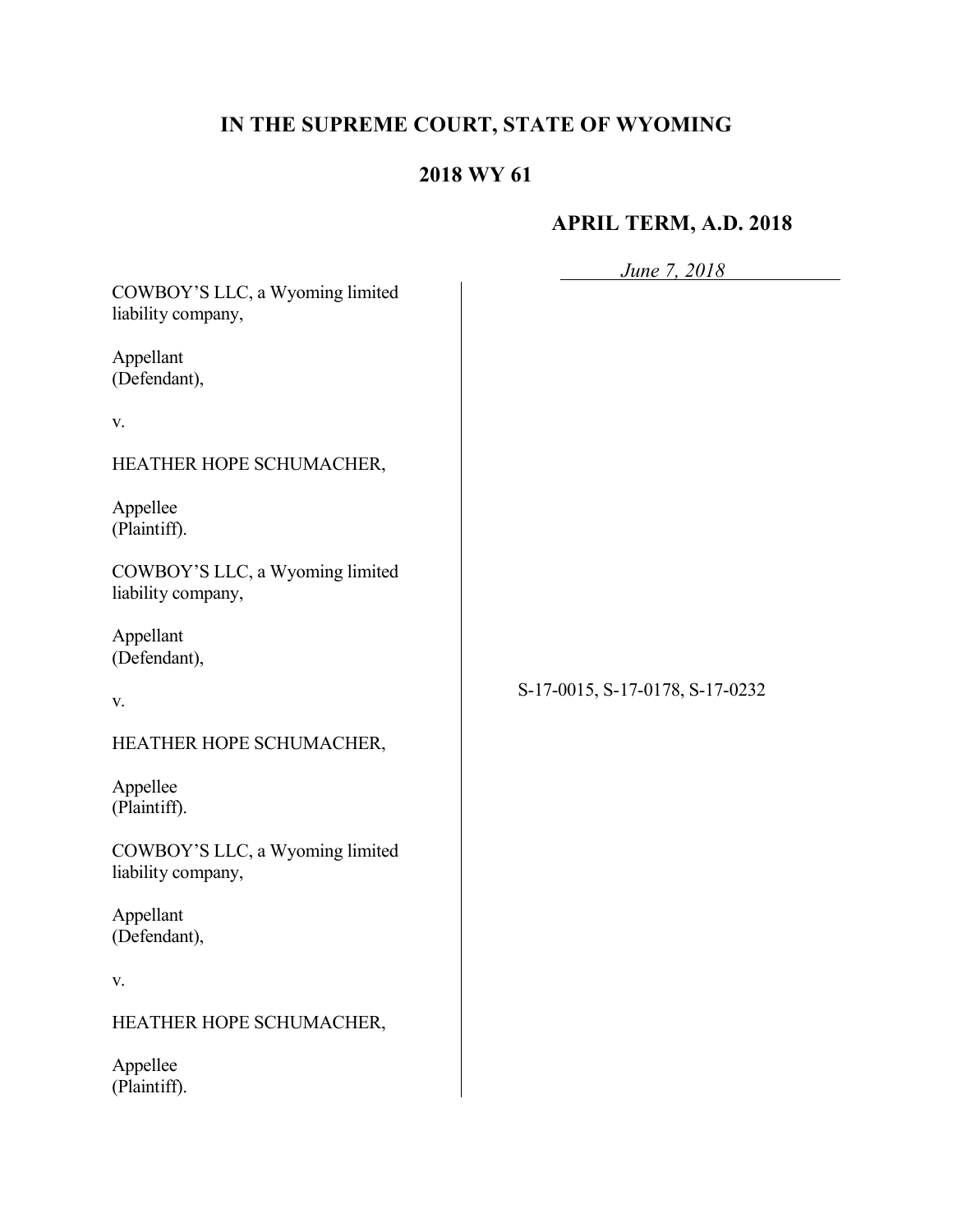#### *Appeal from the District Court of Johnson County*

The Honorable William J. Edelman, Judge

#### *Representing Appellant:*

Jeffrey J. Gonda, Mistee L. Elliott and J. Kyle Hendrickson of Lonabaugh and Riggs, LLP, Sheridan, Wyoming.

#### *Representing Appellee:*

J. Craig Abraham of Liberty Law Offices, Gillette, Wyoming.

## *Before BURKE, C.J., and HILL\* , DAVIS, FOX, and KAUTZ, JJ.*

**\****Justice Hill retired from judicial office effective February 17, 2018, and pursuant to Article 5, § 5 of the Wyoming Constitution and Wyo. Stat. Ann. § 5-1-106(f) (Lexis Nexis 2017), he was reassigned to act on this matter on February 20, 2018.*

**NOTICE: This opinion is subject to formal revision before publication in Pacific Reporter Third. Readers are requested to notify the Clerk of the Supreme Court, Supreme Court Building, Cheyenne, Wyoming 82002, of typographical or other formal errors so correction may be made before final publication in the permanent volume.**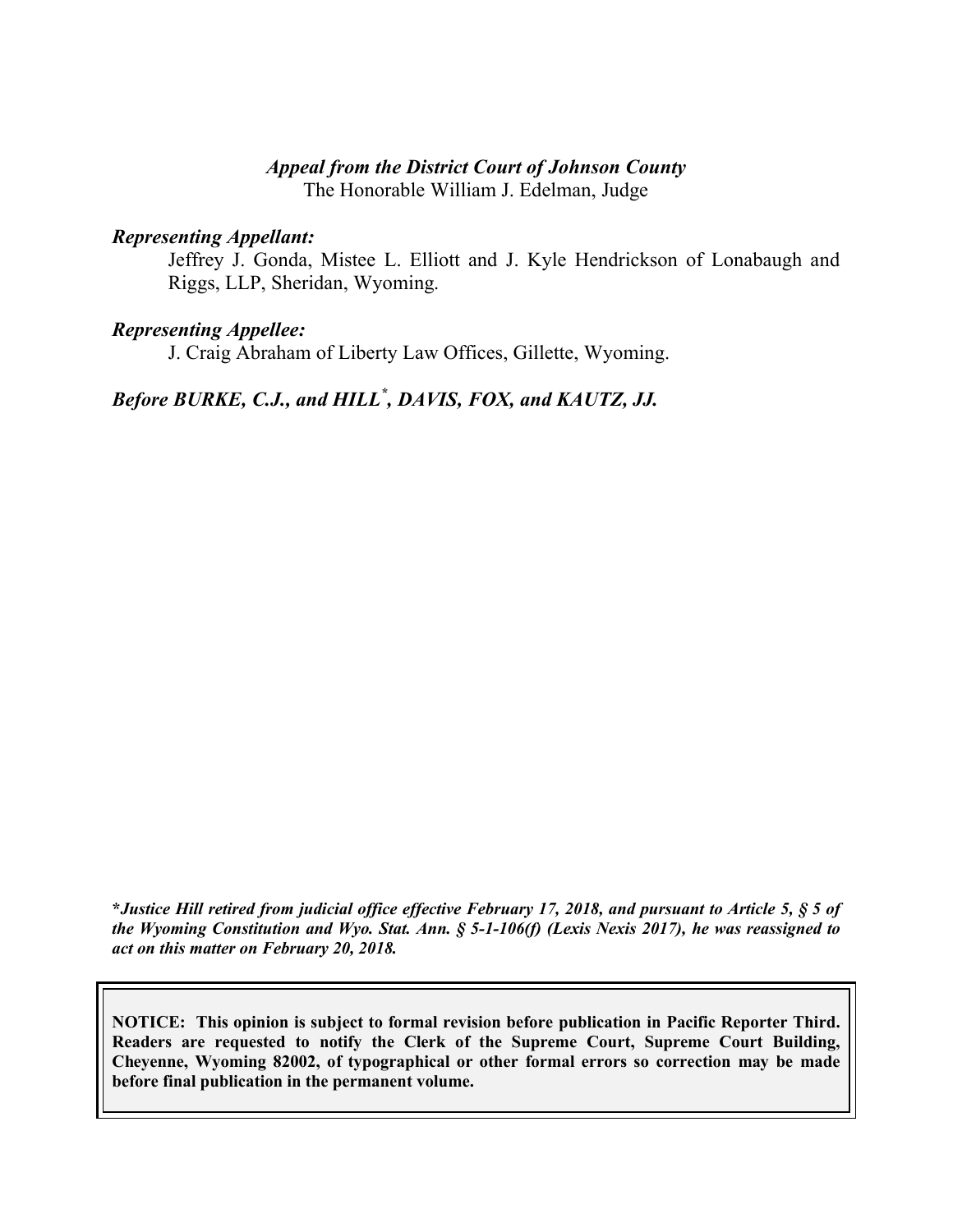## **BURKE, Chief Justice.**

l

[¶1] Cowboy's LLC entered into a settlement agreement with Heather Hope Schumacher, but failed to pay her the money as agreed. Ms. Schumacher filed a motion to enforce the settlement agreement, and the district court granted her motion. Cowboy's challenges the district court's decision in this appeal. We affirm.

### *ISSUES*

[¶2] Although Cowboy's stated the issue variously in its different briefs, the single issue raised by this appeal is whether the district court erred when it granted Ms. Schumacher's motion to enforce the settlement agreement and ordered Cowboy's to comply with it.

## *FACTS*

[¶3] On March 15, 2013, Ms. Schumacher filed a *pro se* complaint against Cowboy's.<sup>1</sup> In it, she claimed that she had been granted a divorce in 2009, and that the divorce decree awarded her certain property, but that her ex-husband failed to convey the property to her. Ms. Schumacher further alleged that she had filed lien statements against this disputed property. Though it is not apparent from the complaint, other parts of the record indicate that the liened property was then owned by Cowboy's.

[¶4] Cowboy's did not answer or otherwise respond to the complaint, and default was entered against it. The district court later set aside that default, and ordered Ms. Schumacher to file an amended complaint, allowing Cowboy's twenty days to file an answer to that complaint. No amended complaint was ever filed, however. Instead, the next significant pleading is a "Motion to Enforce Settlement Agreement" filed by Ms. Schumacher. In it, she asserted that the parties had reached a settlement agreement requiring Cowboy's to pay her \$98,742 in return for her release of all liens against Cowboy's property. She further asserted that Cowboy's had failed to pay her as agreed, and sought an order requiring Cowboy's to comply with the settlement agreement within a reasonable time.

[¶5] The district court held a hearing on the motion, but instead of requiring Cowboy's to comply with the settlement agreement, the district court ordered the parties to "attempt to settle this matter without the necessity of further litigation by seeking private sale and/or performing on the *Settlement Agreement*." Attempts to settle apparently failed, and Ms. Schumacher filed a second motion to enforce the settlement agreement. She again asserted that Cowboy's had not complied with the agreement, and asked the district

<sup>&</sup>lt;sup>1</sup> Ms. Schumacher also named her ex-husband, Theodore A. Schumacher, as a defendant in her complaint. He did not respond, and a default judgment was entered against him. Also named as a defendant was Warren L. Chord, the registered agent for Cowboy's, but Mr. Chord did not join in Cowboy's appeals. Accordingly, Mr. Schumacher and Mr. Chord are not parties to this appeal.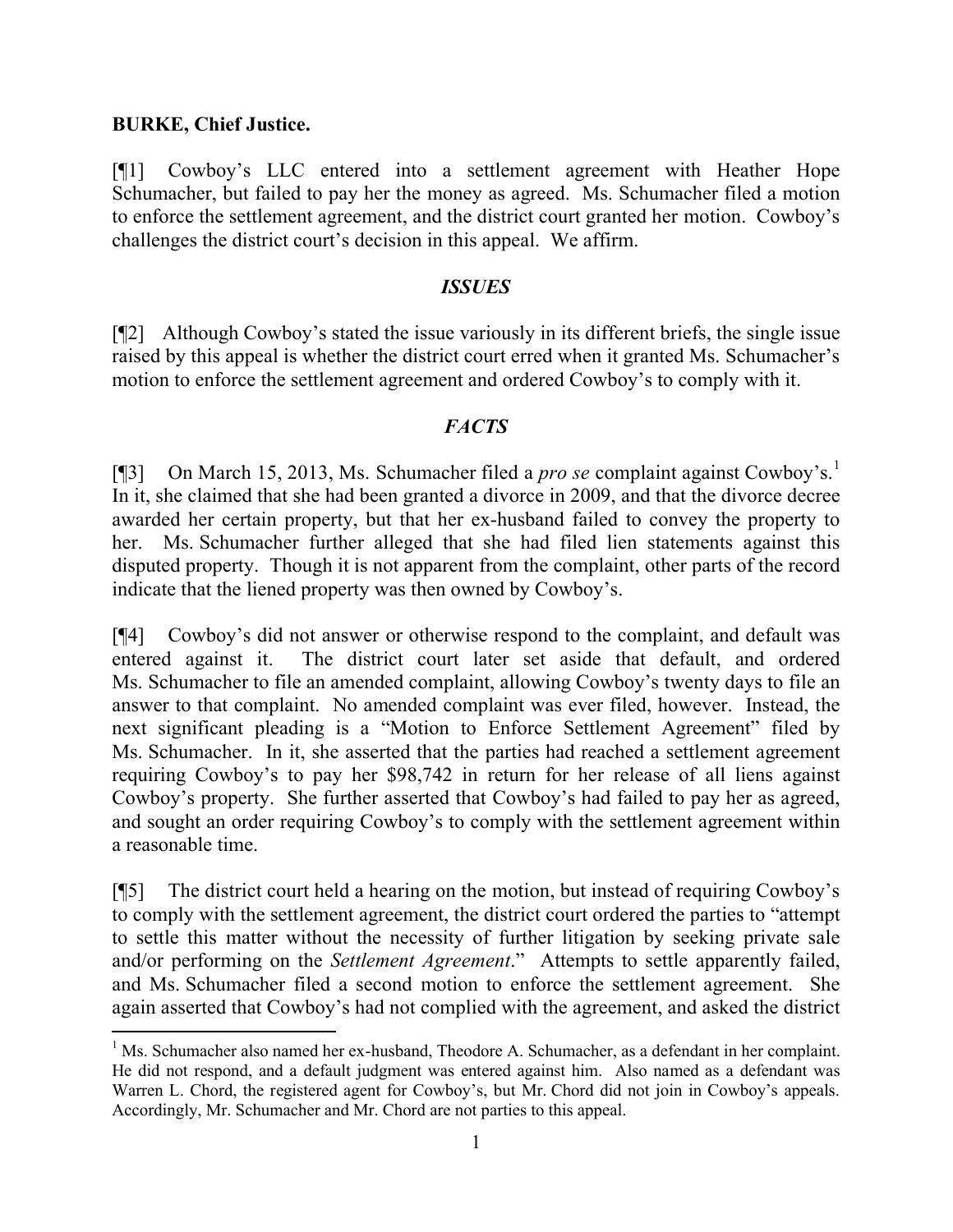court for an order requiring Cowboy's to comply or, "in the alternative," an "order requiring that the subject property be sold at public auction to the highest bidder."

[¶6] The district court held a hearing on Ms. Schumacher's second motion to enforce the settlement agreement, but Cowboy's did not appear or otherwise respond to the motion. The district court found that Ms. Schumacher was "entitled to the benefit of the settlement agreement she entered into in this matter," and ordered Cowboy's to perform as agreed by paying Ms. Schumacher \$98,742 within fifteen days of entry of its order. The district court further ordered that "in the event [Cowboy's] does not fully perform [its] obligations under the settlement agreement the subject property shall be sold by the Johnson County Sheriff to the highest bidder." Cowboy's appealed from that order.

[¶7] Subsequently, Cowboy's filed a motion pursuant to W.R.C.P. 60(b) asking the district court to vacate its order enforcing the settlement agreement. In support of this motion, Cowboy's asserted for the first time that the district court had erred in enforcing the settlement agreement because Ms. Schumacher's liens against Cowboy's property were invalid or void. Later, Cowboy's filed a notice of appeal asserting that its motion to vacate the order was "deemed denied" pursuant to W.R.C.P. 6(c)(4) because the district court had not ruled on the motion for more than ninety days.

[¶8] Despite the second notice of appeal, the district court set a hearing on Cowboy's motion, concluding that Cowboy's assertion that the motion "should be deemed denied is misplaced" because the district court proceedings had been suspended upon Cowboy's filing of its first notice of appeal. Following a hearing, the district court denied Cowboy's motion for relief from the order enforcing the settlement agreement, ruling that "the parties entered into a valid contract, the terms of which were carefully negotiated by the parties – both of whom were represented by competent counsel." Cowboy's filed a third notice of appeal challenging this ruling.

[¶9] We consolidated the three appeals. As Cowboy's aptly observed in one of its briefs, "the central issue to all three" is the propriety of the district court's order enforcing the settlement agreement.

## *STANDARD OF REVIEW*

[¶10] "A settlement agreement is a contract and, therefore, subject to the same legal principles that apply to any contract." *Maycock v. Maycock (In re Estate of Maycock)*, 2001 WY 103, ¶ 10, 33 P.3d 1114, 1117 (Wyo. 2001). Whether a contract has been formed is a question of fact, and on appeal, a district court's findings of fact are set aside only if clearly erroneous. *Id*., ¶ 11, 33 P.3d at 1117. A finding is clearly erroneous when, although there is evidence to support it, the reviewing court on the entire evidence is left with the definite and firm conviction that a mistake has been committed. *Id*. We review conclusions of law *de novo*. *Id*., ¶ 12, 33 P.3d at 1117.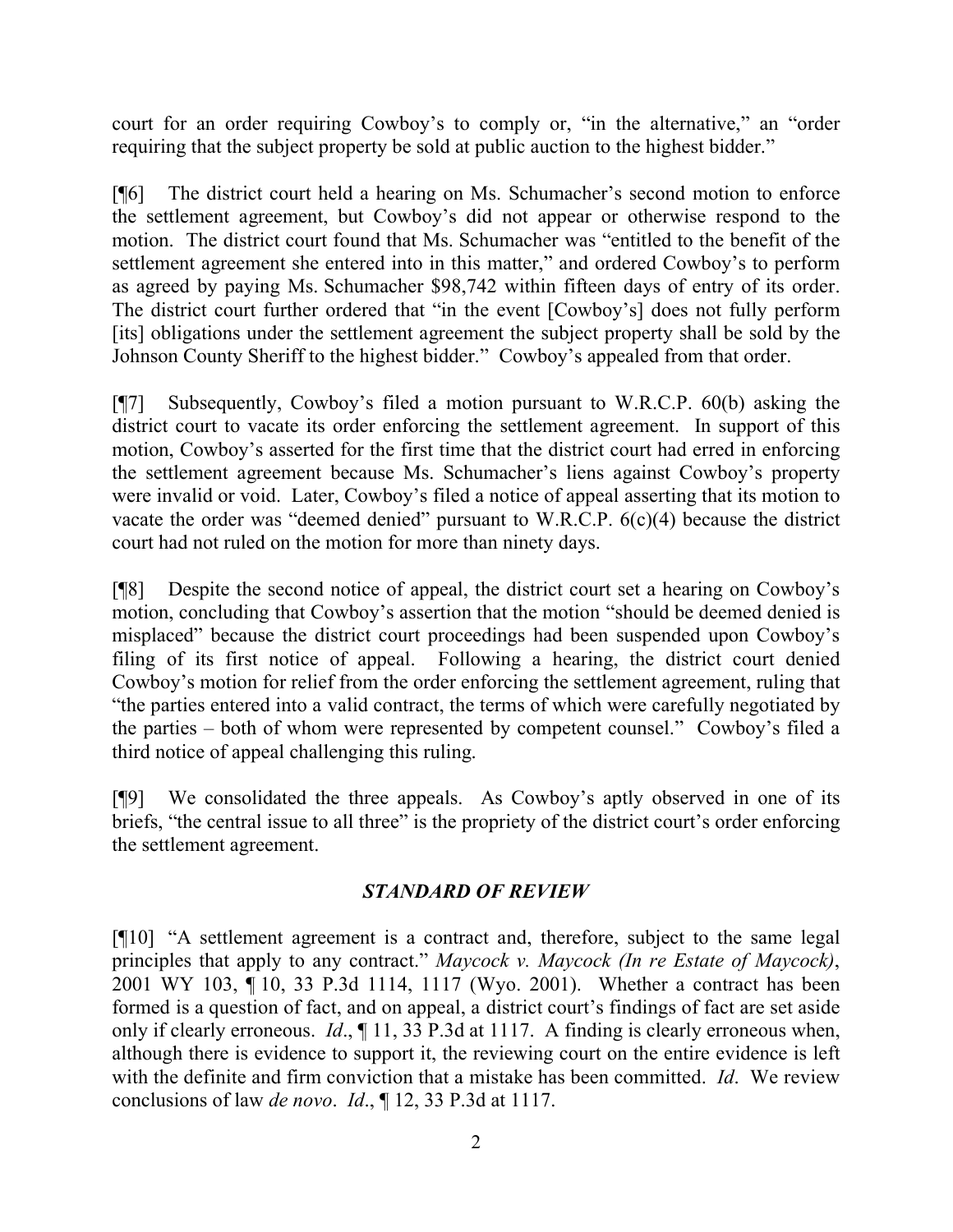## *DISCUSSION*

[¶11] Cowboy's asserts that the district court should not have entered an order enforcing the settlement agreement because the liens Ms. Schumacher filed against Cowboy's property were invalid or void. It asserts that the liens were filed for the purpose of enforcing a divorce decree. While Wyoming statutes allow liens for various purposes, there is no provision for liens to enforce a divorce decree. Accordingly, Cowboy's claims that Ms. Schumacher's liens are invalid.

[¶12] Cowboy's also asserts that, even if the liens had been valid when filed, the time for filing a foreclosure action had passed, rendering the liens unenforceable. Each type of statutory lien, Cowboy's contends, has a specified period in which an action to enforce a lien must be commenced, and after that period passes, the lien can no longer be enforced. An action to foreclose on a materialmen's lien, for example, must be commenced within 180 days after the lien is filed, and "[n]o lien shall continue to exist . . . for more than one hundred eighty (180) days after the lien is filed unless an action to foreclose the lien is instituted." Wyo. Stat. Ann. § 29-2-109 (LexisNexis 2011). The longest period provided for the enforcement of a lien is 240 days for agricultural producers' liens. Wyo. Stat. Ann. § 29-8-105(b). Ms. Schumacher filed her complaint against Cowboy's 277 days after she filed the corrected lien, and Cowboy's contends that her liens had been rendered unenforceable by the time she commenced the action.

[¶13] Cowboy's contends that, because the liens were invalid from the beginning or rendered unenforceable by the passage of time, the district court erred in enforcing the settlement agreement. This contention is directly contrary to long-established Wyoming precedent. In 1879, our Territorial Supreme Court held: "If upon a settlement a party relinquishes a just demand in order to obtain the settlement, he cannot afterwards claim the demand: the settlement is a consideration for the relinquishment." *Farrell v. Alsop*, 2 Wyo. 135, 139 (1879). Cowboy's, upon settlement with Ms. Schumacher, relinquished its "demand" that her liens were invalid, and it can no longer maintain that claim. This principle has endured through the years. *Foster v. Wicklund*, 778 P.2d 118, 121 (Wyo. 1989); *Peters Grazing Ass'n v. Legerski*, 544 P.2d 449, 456 (Wyo. 1975); *Parsley v. Wyoming Auto. Co.*, 395 P.2d 291, 295 (Wyo. 1964). We said in *Kinnison v. Kinnison*, 627 P.2d 594, 596 (Wyo. 1981):

> A contract made in settlement of claims is valid even if the claims settled are of doubtful worth. This means that this court will not look behind a settlement agreement to see who would have prevailed in a dispute out of which the settlement agreement arises. If the settlement agreement itself meets contractual requirements, it will be enforced.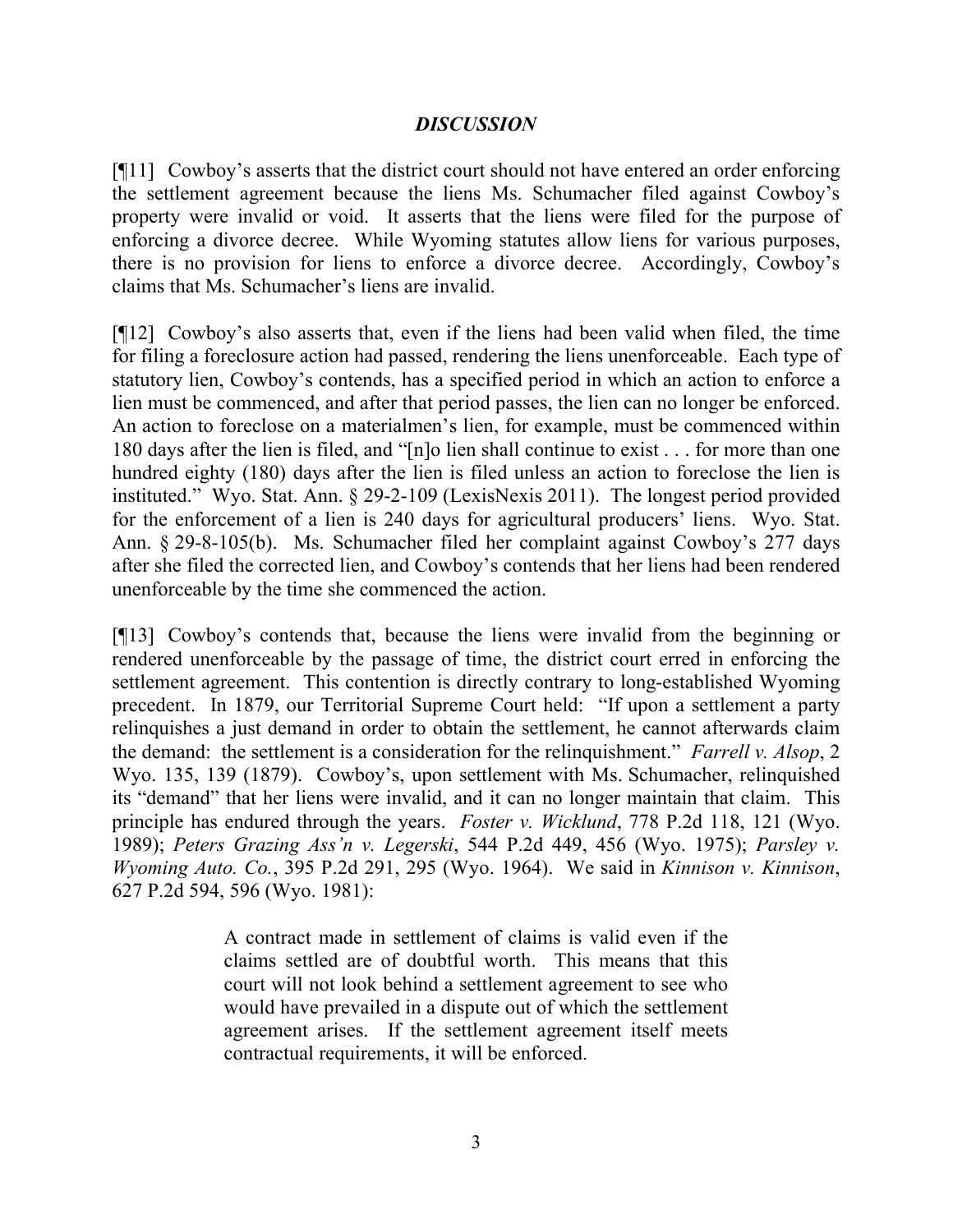(internal citations omitted). And we explained in *Dobson v. Portrait Homes, Inc.*, 2005 WY 95, ¶ 10, 117 P.3d 1200, 1204-05 (Wyo. 2005):

> The validity of a compromise is not impaired by the fact that the compromise resolved issues differently than a court might have; if the validity of a compromise depended upon which party actually was right, the very object of a compromise which the law favors  $-$  avoiding the necessity of having a court resolve uncertainties – would be defeated. Thus, a claim need not be valid or well founded to support a compromise. Accordingly, compromises often are upheld without regard to the validity of the claims or rights which were compromised.

(Quoting 15A Am. Jur. 2d *Compromise and Settlement* § 27 at 745-46 (footnotes omitted)). We adhere to this precedent. Cowboy's relinquished any claim about the validity of Ms. Schumacher's liens when it entered into the settlement agreement.

[¶14] When the district court held the hearing on Ms. Schumacher's second motion to enforce the settlement agreement, the question before it was not the validity of the liens. The question before it was whether to enforce the settlement agreement. The record in this case does not include a transcript of this hearing, and the parties did not settle the record pursuant to W.R.A.P. 3.03 by submitting a statement of the evidence to the district court. "Absent a transcript or a statement of the evidence, we must presume the district court had a reasonable evidentiary basis for its decision." *Montoya v. Montoya*, 2005 WY 161, ¶ 8, 125 P.3d 265, 269 (Wyo. 2005). "In the absence of anything to refute them, we will sustain the trial court's findings, and we assume that the evidence presented was sufficient to support those findings." *In re Adoption of SDL*, 2012 WY 78, ¶ 9, 278 P.3d 242, 245 (Wyo. 2012) (quoting *Willowbrook Ranch, Inc. v. Nugget Exploration, Inc*., 896 P.2d 769, 771-72 (Wyo. 1995)). As previously noted, the existence and validity of a contract is a question of fact. *Maycock*, ¶ 10, 33 P.3d at 1117. Accordingly, we must presume that the district court was correct in finding that Cowboy's and Ms. Schumacher had entered into a valid settlement agreement under which Cowboy's was obligated to pay Ms. Schumacher \$98,742. The district court's findings are not clearly erroneous, and its ruling is consistent with our precedent.

[¶15] Cowboy's second appeal stems from the "deemed denial" of its Rule 60(b) motion to set aside the order enforcing the settlement agreement. Its third appeal stems from the district court's explicit denial of that motion. In both appeals, Cowboy's maintains, pursuant to W.R.C.P. 60(b)(4), that the denial was in error because the order enforcing the settlement agreement was void.